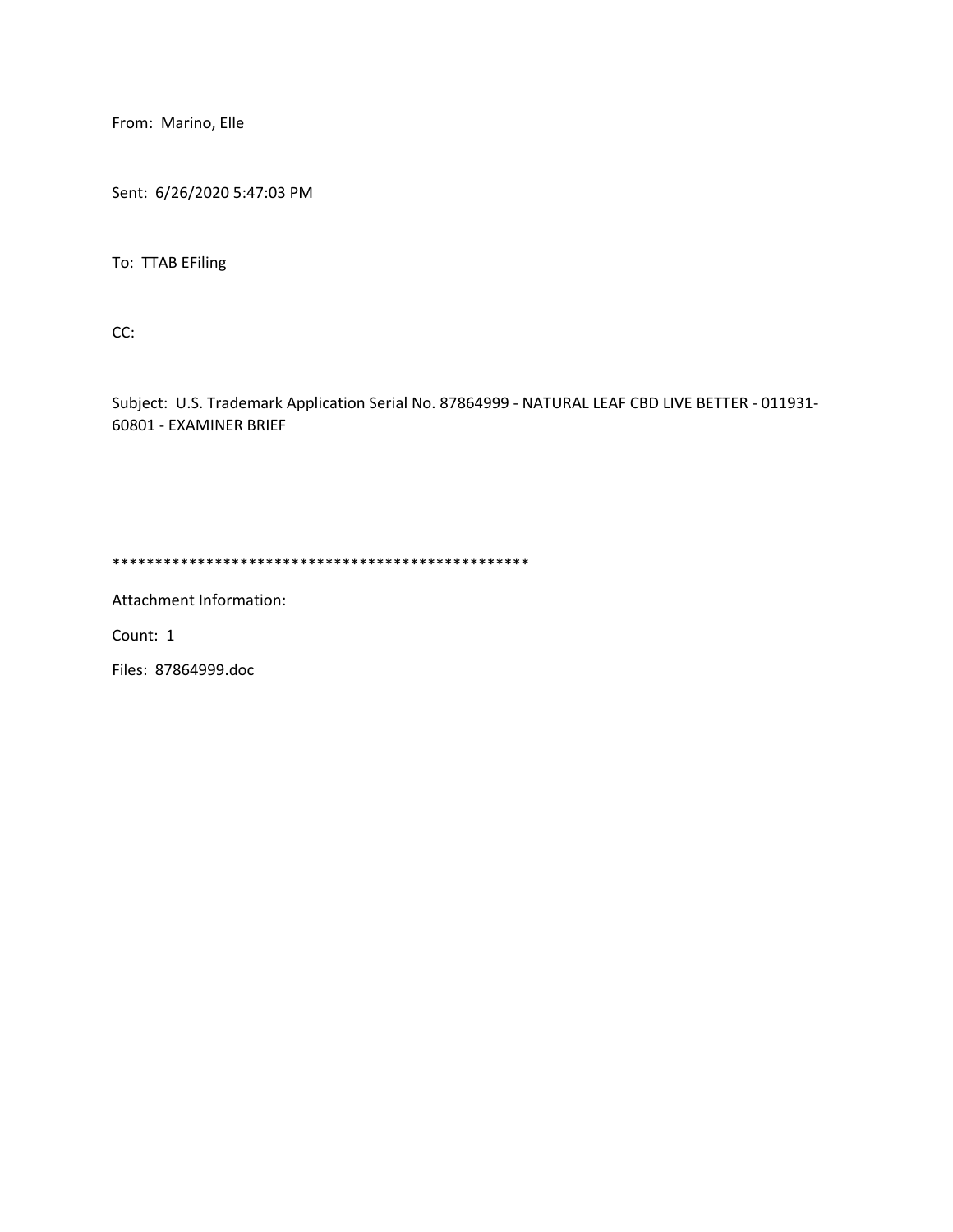# **United States Patent and Trademark Office (USPTO)**

**U.S. Application Serial No.** 87864999

**Mark:** NATURAL LEAF CBD LIVE BETTER

**Correspondence Address:** PAUL W KRUSE

BONE MCALLESTER NORTON PLLC

511 UNION STREET SUITE 1600

NASHVILLE, TN 37219

**Applicant:** NL LLC

**Reference/Docket No.** 011931-60801

**Correspondence Email Address:**

trademarks@bonelaw.com

# **EXAMINING ATTORNEY'S APPEAL BRIEF**

### **INTRODUCTION**

NL LLC ( "Applicant") appeals the Trademark Examining Attorney's refusal to register the



proposed mark under Sections 1 and 45 of the Trademark Act of 1946 (as

amended), 15 U.S.C. §§1051, 1127 on the ground that Applicant is not lawfully using the mark in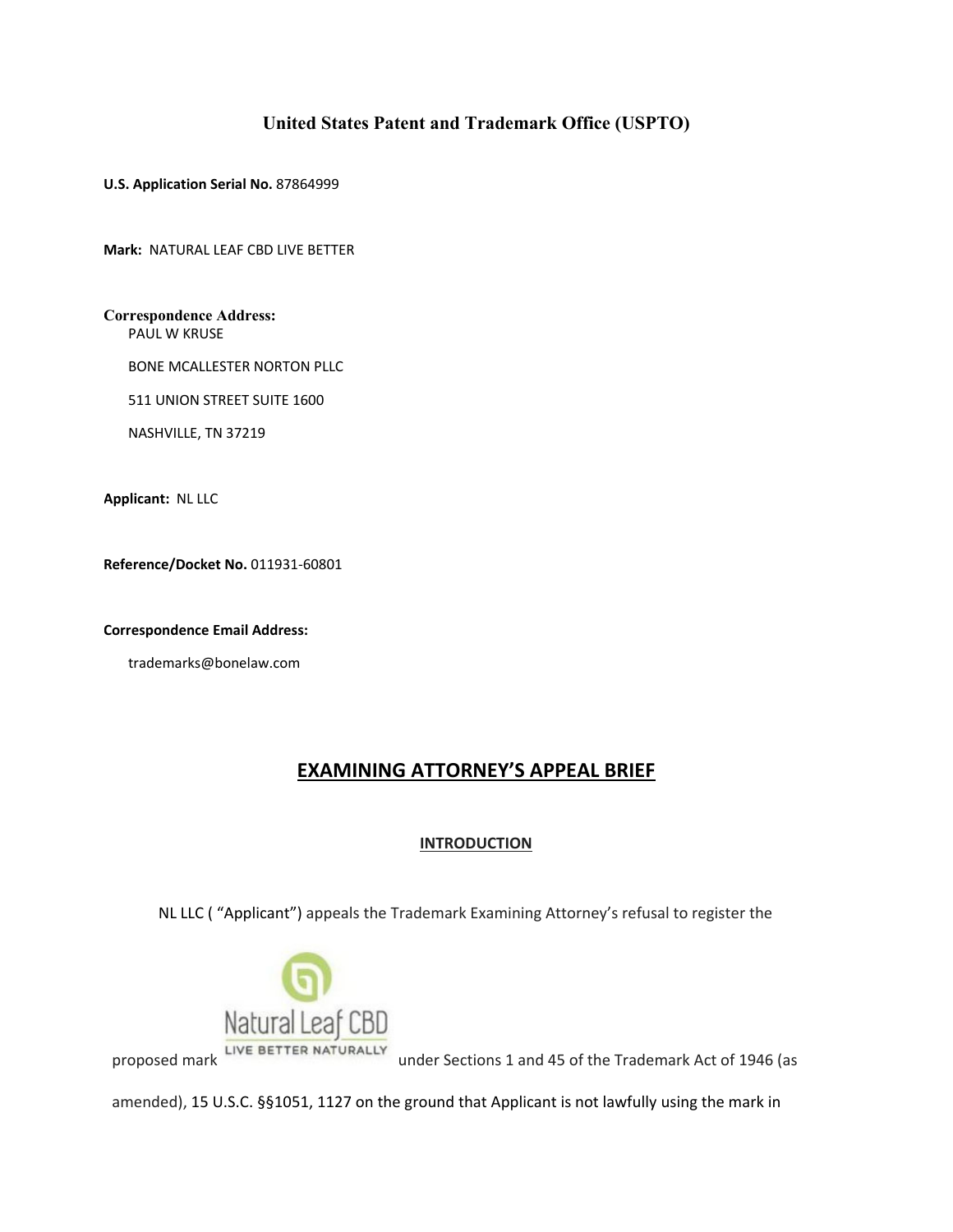commerce because Applicant's goods containing cannabidiol ("CBD") hemp oil extract, an extract of the cannabis plant, are *per se* violations of both the federal Controlled Substances Act ("CSA"), 21 U.S.C. §§ 812(c) and 841(a)(1), and the federal Food, Drug and Cosmetic Act ("FDCA"), 21 U.S.C. 321(ff) and 331(ll).

### **FACTS**

Application Serial No. 87864999 was filed on April 5, 2018 under Section 1(a) of the Trademark



Act to register the proposed mark LIVE BETTER NATURALLY on the Principal Register for "dietary and nutritional supplements" in International Class 005.

The Examining Attorney refused registration on May 14, 2019 for lack of lawful use in commerce under Sections 1 and 45 of the Trademark Act on the basis that Applicant's goods containing CBD are *per se* violations of both the CSA and the FDCA. The Examining Attorney also required more information about the goods, an identification amendment, and a disclaimer of descriptive wording.

In Applicant's November 14, 2019 response, Applicant amended the identification of goods to its current identification: "dietary and nutritional supplements infused with CBD hemp oil extracts derived from industrial hemp with a delta-9 tetrahydrocannabinol (THC) concentration of not more than 0.3 percent on a dry weight basis; all the foregoing made in whole or in substantial part of natural ingredients." Applicant also provided answers to the request for information and provided the required disclaimer of descriptive wording, thus satisfying all outstanding requirements. Applicant set forth arguments against the CSA and FDCA refusals.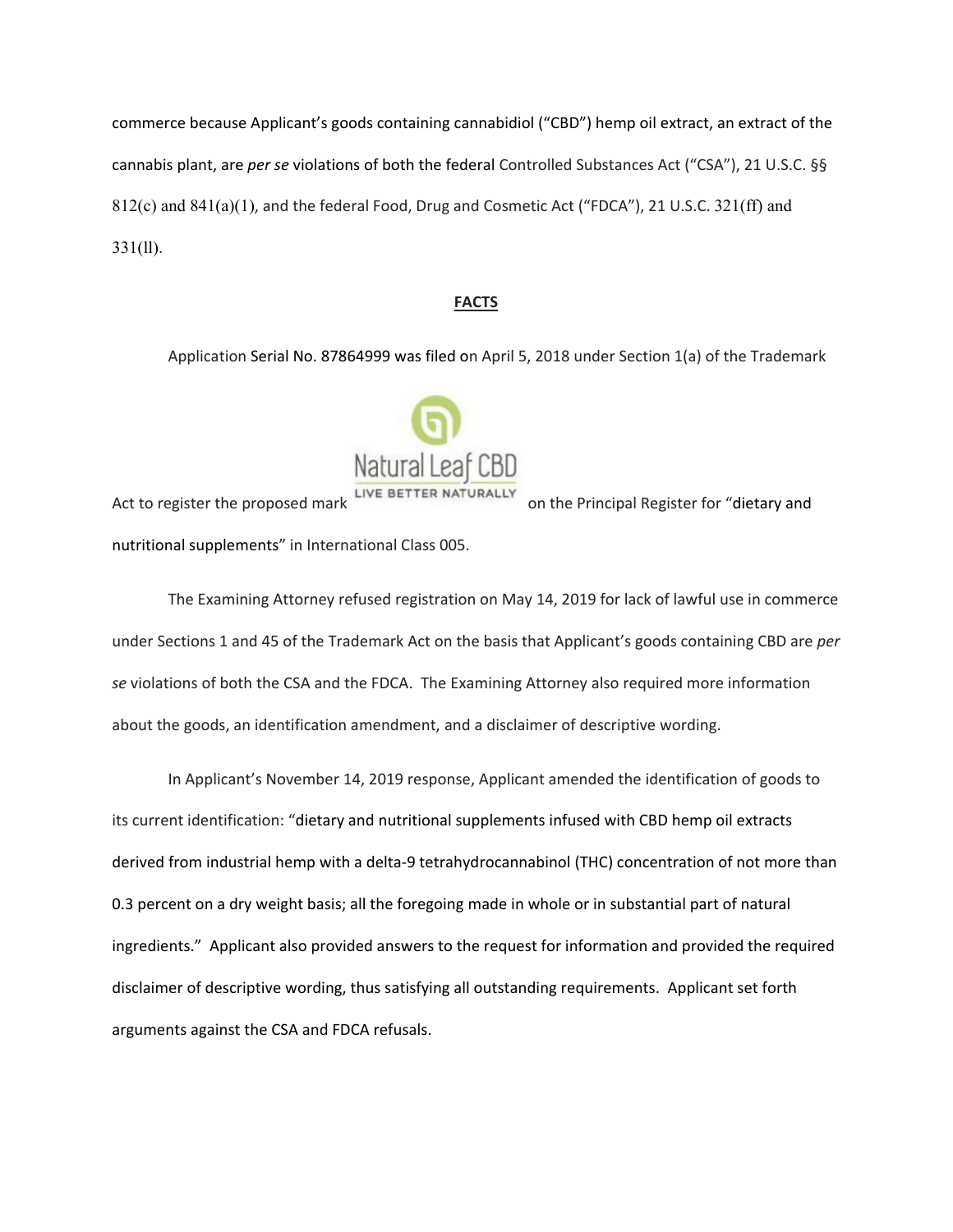Unpersuaded by Applicant's arguments, the refusal to register the proposed mark under Trademark Act Sections 1 and 45 based on lack of lawful use in commerce was made final on January 1, 2020. The Applicant appealed from the final refusal on April 22, 2020.

#### **ISSUE**

The issue on appeal is whether Applicant's goods violate the CSA and/or the FDCA, and thus are ineligible for federal registration under Trademark Act Sections 1 and 45 for lack of lawful use in commerce.

### **ARGUMENT**

## **I. The Trademark Act requires that "use in commerce" supporting federal registration be lawful**

To be eligible for federal trademark registration, Section 1(a) of the Trademark Act requires that an applicant use the mark "in commerce," make a verified statement that "the mark is in use in commerce," and also comply with "such rules or regulations as may be prescribed by the Director." *See*  15 U.S.C. §§ 1051(a)-(c). Section 45 of the Trademark Act specifies that "use in commerce" of a mark for goods occurs when the mark "is placed in any manner on the goods…and the goods are sold or transported in commerce" that Congress can lawfully regulate. 15 U.S.C. § 1127. Additionally, an applicant's use of such mark in commerce must be lawful. *See Gray v. Daffy Dan's Bargaintown* 823 F.2d 522, 526 (Fed. Cir. 1987) (noting that "[a] valid application cannot be filed at all for registration of a mark without 'lawful use in commerce'"). For use of a mark in commerce to be lawful, the goods and services to which a mark is applied must comply with all applicable federal laws. *See In re Brown*, 119 USPQ2d 1350, 1351 (TTAB 2016) ("any goods . . . for which the mark is used must not be illegal under federal law").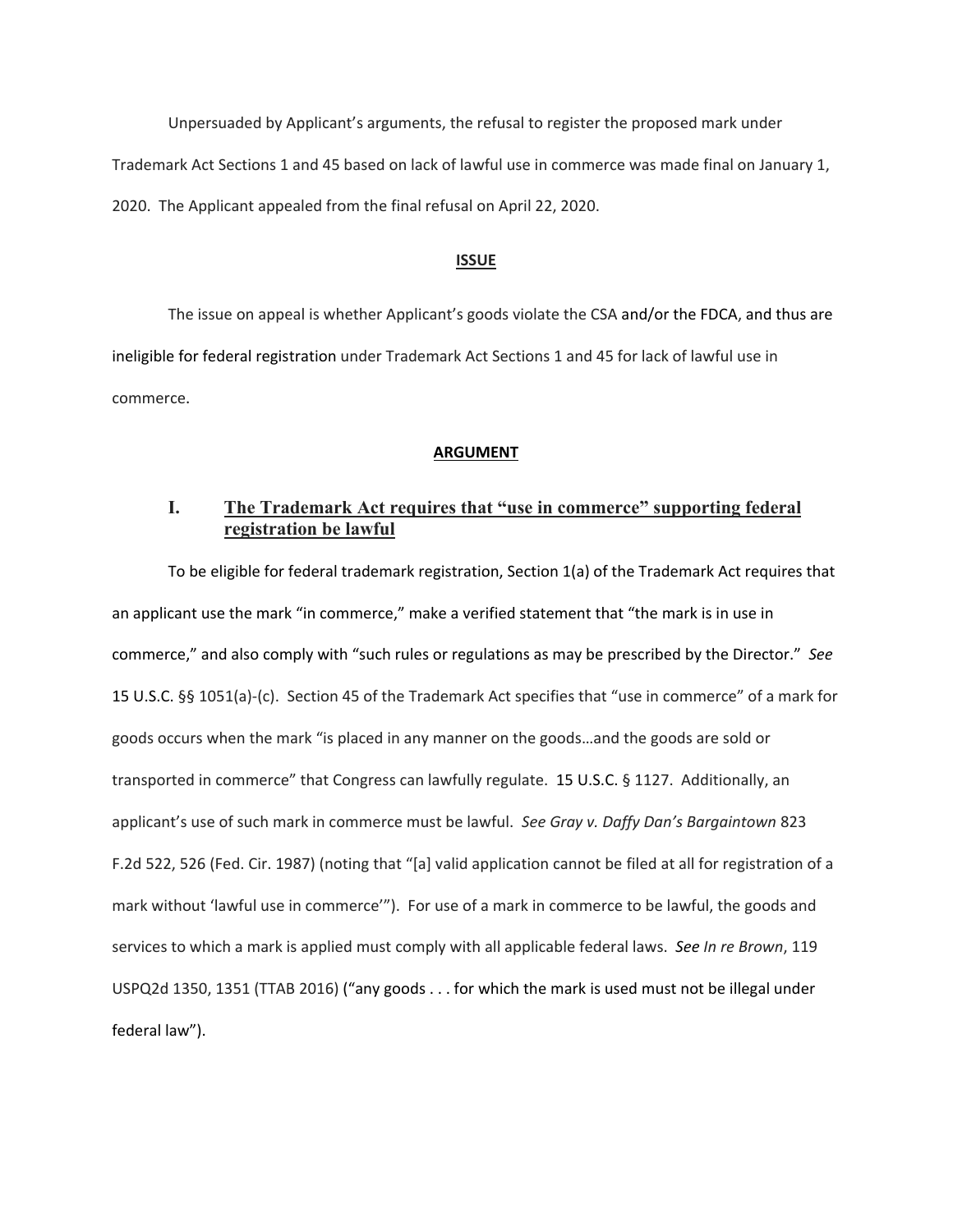The U.S. Patent and Trademark Office ("Office") will not refuse registration for lack of lawful use in commerce unless "either (1) a violation of federal law is indicated by the application record or other evidence, such as when a court or a federal agency responsible for overseeing activity in which the applicant is involved, and which activity is relevant to its application, has issued a finding of noncompliance under the relevant statute or regulation, or (2) when the applicant's application-relevant activities involve a per se violation of a federal law." *Id.* For a use-based application, such as Applicant's here, if the record "indicates that the mark itself or the identified goods or services violate federal law, registration must be refused under Trademark Act Sections 1 and 45, based on the absence of lawful use of the mark in commerce." Trademark Manual of Examining Procedure (TMEP) § 907 (October 2018 version).

Applicant does not appear to dispute that its goods are in violation of federal laws; applicant's sole argument, rather, is that it is improper for the Office to require that use in commerce be lawful. Applicant, however, cites to absolutely no authority for this theory (while actually citing to a string of authority supporting the lawful use requirement). Indeed, in support of this requirement for registration, a multitude of case law shows that the Lanham Act has long been interpreted by the Office and courts as allowing only for the registration of marks lawfully used in commerce. *See, e.g., The Clorox Co. v. Armour-Dial, Inc.*, 214 U.S.P.Q. 850, 851 (TTAB 1982) ("It has been the consistent position of this Board and the policy of the Patent and Trademark Office that a 'use in commerce' means a 'lawful use in commerce', and the shipment of goods in violation of federal statute, including the Food, Drug and Cosmetic Act, may not be recognized as the basis for establishing trademark rights"); *see also In re PharmaCann*, 123 USPQ2d 1122, 1123 (TTAB 2017) ("We have consistently held that, to qualify for a federal … registration, the use of a mark in commerce must be lawful.") (quoting *In re JJ206, LLC,* 120 USPQ 1568, 1569 (TTAB 2016) and *Brown*, 119 USPQ2d at 1351.); *Coahoma Chemical Co., Inc. v. Smith*, 113 U.S.P.Q. 413 (Com'r Pat. & Trademarks 1957), *aff'd on other grounds,* 264 F.2d 916, 121 USPQ 215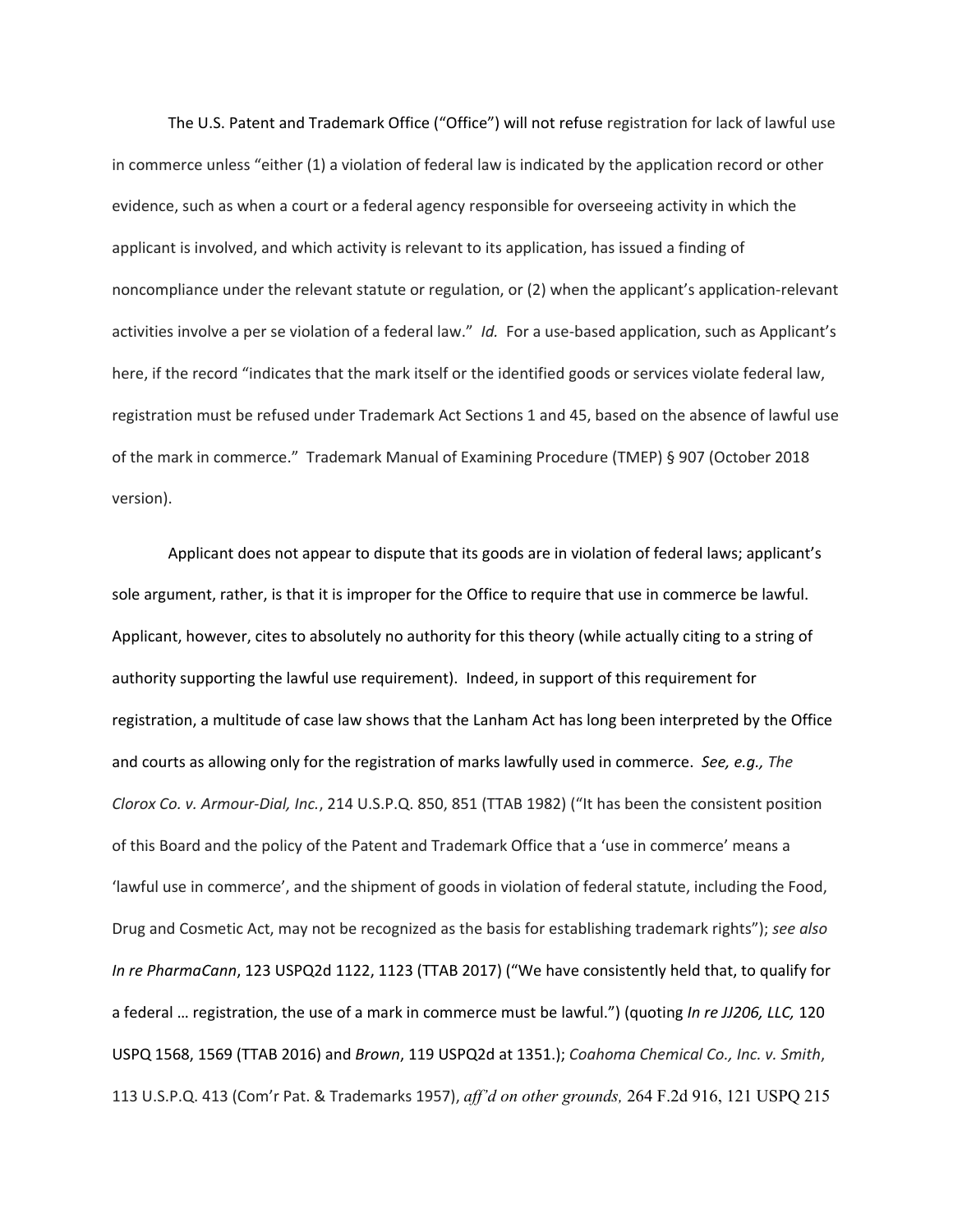(CCPA 1959) ("use of a mark in connection with unlawful shipments in interstate commerce is not use of a mark in commerce which the Patent [and Trademark] Office may recognize."); *United Phosphorus,*  Ltd. v. Midland Fumigant, Inc., 205 F.3d 1219, 1225 (10<sup>th</sup> Cir. 2000) (noting that in order to obtain trademark rights, it must be shown that "the name was lawfully used in commerce"). The Ninth Circuit, upholding the Office's lawful use requirement, highlighted the rationale behind the requirement as twofold:

[f]irst, as a logical matter, to hold otherwise would be to put the government in the 'anomalous position' of extending the benefits of trademark protection to a seller based upon actions the seller took in violation of that government's own laws. It is doubtful that the trademark statute--passed pursuant to Congress's power under the Commerce Clause--'was . . . intended to recognize . . . shipments in commerce in contravention of other regulatory acts promulgated [by Congress] under [that same constitutional provision].' Second, as a policy matter, to give trademark priority to a seller who rushes to market without taking care to carefully comply with the relevant regulations would be to reward the hasty at the expense of the diligent.

*CreAgri, Inc. v. USANA Health Scis., Inc.*, 474 F.3d 626, 630 (9th Cir. 2007) (citing *Stellar*, 159 U.S.P.Q. at 51).

Underscoring the lawful use requirement, since 1949, the Office's rules governing examination have provided for inquiry to assess the lawfulness of the commerce recited in the application. *See* 37 C.F.R 100.141(a) (1949), replaced by 37 C.F.R. 2.69 (1955 and current). Applicant's vague opposition questions whether 37 C.F.R. 2.69 can support such a refusal – again, without any authority. With Trademark Rules 2.61(b) and 2.69 being available to Examining Attorneys as "such rules or regulations as may be prescribed by the Director" under the Trademark Act, it logically follows that the information received from these requests can be used to determine registration eligibility, otherwise such inquiry would be meaningless. The Trademark Trial and Appeal Board ("Board") addressed this in *In re Stellar International Inc.* 159 U.S.P.Q. 48, 50-51 (TTAB 1968):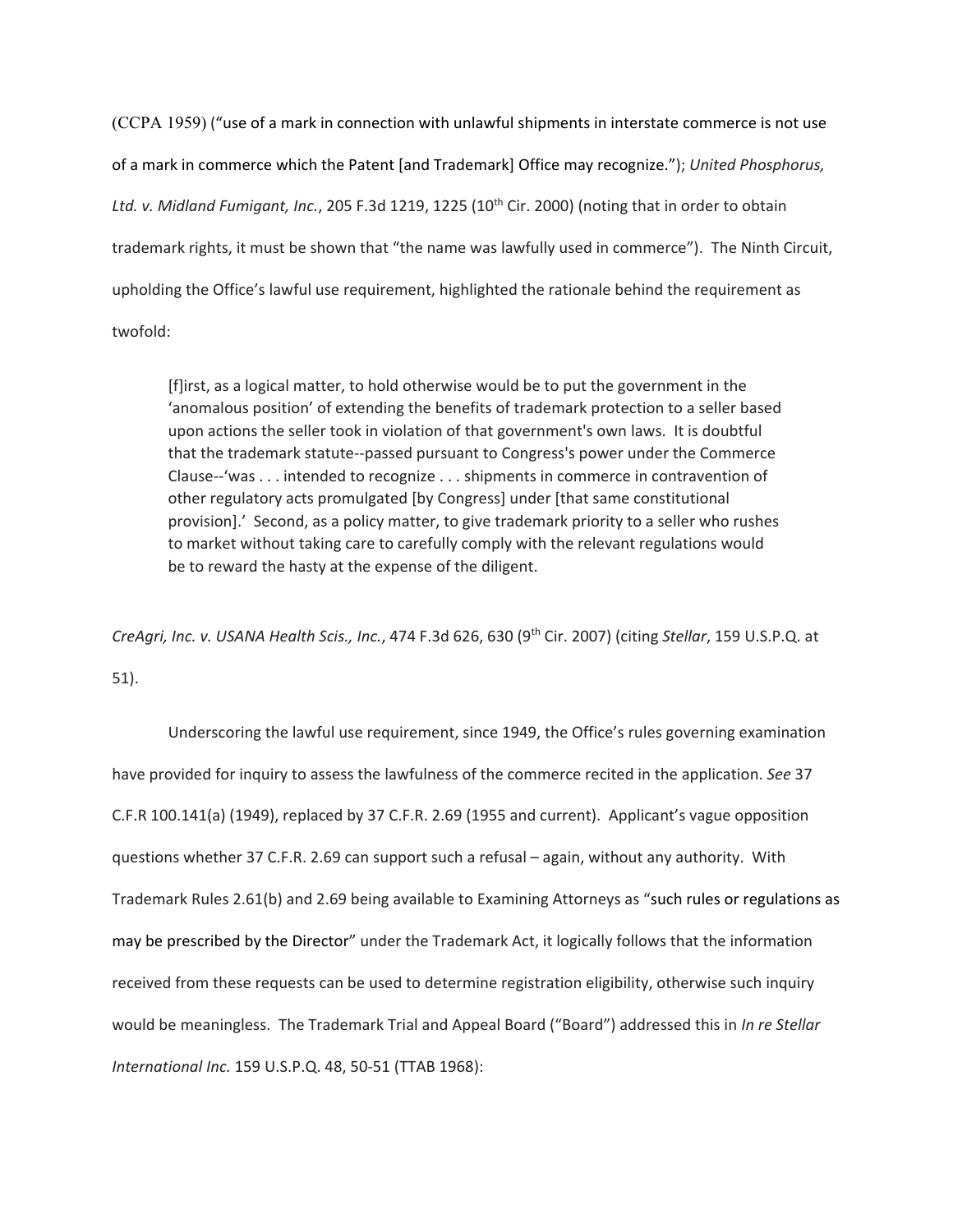It is obvious that if an inquiry can be made in this direction, the Patent Office should, in the event that it is ascertained that an applicant has not complied with any such regulatory act, be able to take appropriate action, to refuse registration until and when compliance is effected. If action can not be taken under these circumstances, Rule 2.69 would be ineffective and an inquiry thereunder would be nothing more than a waste of time and effort. It is illogical and incongruous to say, as applicant has done, that inquiry can be made, but if something is forthcoming as a result thereof which would render the subject application void ab initio, conveniently forget about it and let the information 'slumber in the archives of the Patent Office.'

Finally, Applicant's contention that the Office cannot require lawful use in commerce because it conflicts with state law is misplaced (and although Applicant raises it in its brief, it has never been disputed that Applicant's goods are being used in interstate commerce). The Board has previously rejected this position with respect to marijuana related goods. *See, e.g., JJ206,* 120 USPQ2d at 1569 (citing *Brown*, 119 USPQ2d at 1351-1352 (footnotes omitted)) ("the fact that the provision of a product or service may be lawful within a state is irrelevant to the question of federal registration when it is unlawful under federal law. Regardless of individual state laws that may provide for legal activities involving marijuana, marijuana and its psychoactive component, THC, remain Schedule I controlled substances under federal law and are subject to the CSA's prohibitions. 21 C.F.R. § 1308.11"); *see also* U.S. Const. Art. VI. Cl. 2; *Gonzales v. Raich*, 545 U.S. 1, 27, 29 (2005) ("limiting the activity to marijuana possession and cultivation in accordance with state law cannot serve to place respondents' activities beyond congressional reach. The Supremacy Clause unambiguously provides that if there is any conflict between federal and state law, federal law shall prevail.").

Therefore, in order to be eligible for federal trademark registration, Applicant's use in commerce must be lawful.

## **II. Applicant's goods constitute a** *per se* **violation of the federal CSA, and thus cannot show lawful use of the mark in commerce**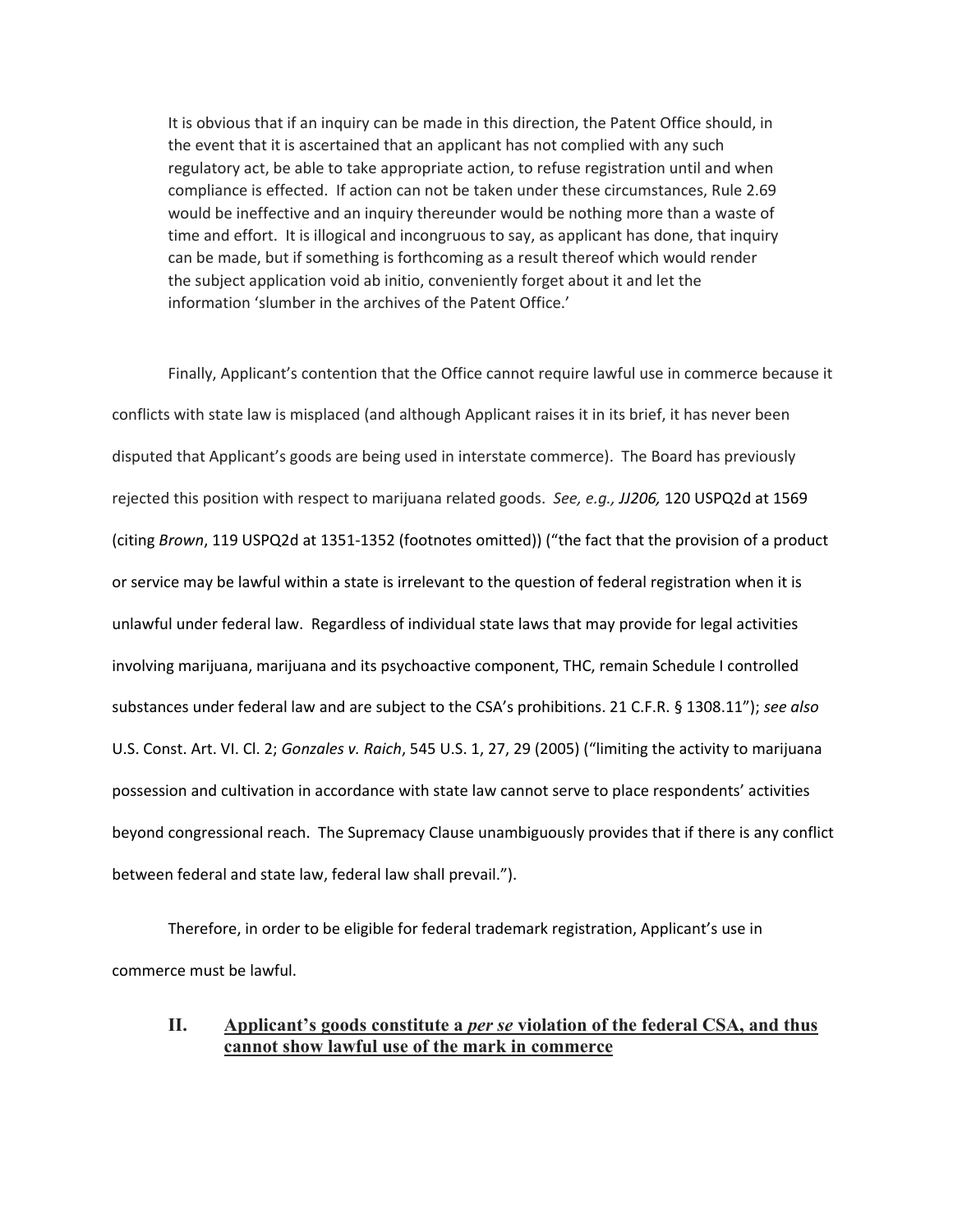The CSA provides for classification of controlled substances into five schedules depending on acceptable medical use and abuse or dependency potential. *See* 21 U.S.C. § 812. The CSA also prohibits, among other things, manufacturing, distributing, dispensing, or possessing certain controlled substances. 21 U.S.C. §§812, 841(a)(1), 844(a). "Marihuana" (commonly referred to as "marijuana"), a Schedule I drug having no currently accepted medical use and a high potential for abuse, is defined by the CSA as "all parts of the plant Cannabis sativa L., whether growing or not; the seeds thereof; the resin extracted from any part of such plant; and every compound, manufacture, salt, derivative, mixture, or preparation of such plant, its seeds or resin." 21 U.S.C. § 802(16)(A). There are certain few exceptions listed for the parts of the plant that are not the source of cannabinoids; however, these parts of the plant are not presently at issue. The cannabinoid CBD is a chemical constituent of the cannabis plant that is encompassed within the CSA's definition of marijuana. *See Clarification of the New Drug Code (7350) for Marijuana Extract* ("cannabinoids, such as tetrahydrocannabinols (THC), cannabinols (CBN) and cannabidiols (CBD), are found in the parts of the cannabis plant that fall within the CSA definition of marijuana, such as the flowering tops, resin, and leaves") attached to the May 14, 2019 Office Action, TSDR p. 2; *see also* 21 C.F.R. §1308.11(d)(58) ("Marihuana Extract—Meaning an extract containing one or more cannabinoids that has been derived from any plant of the genus Cannabis, other than the separated resin (whether crude or purified) obtained from the plant."). On December 20, 2018, the Agriculture Improvement Act of 2018 ("AIA") was signed into law, modifying the aforementioned definition of marijuana by explicitly removing hemp from Schedule I, 21 U.S.C. §812(c )(17). The AIA defines hemp as "the plant Cannabis sativa L. and any part of the plant including the seeds thereof and all derivatives, extracts, cannabinoids, isomers, acids, salts, and salts of isomers, whether growing or not, with a deltat-9- tetrahydrocannabinol concentration of not more than 0.3% on a dry weight basis." 7 U.S.C. 1639o.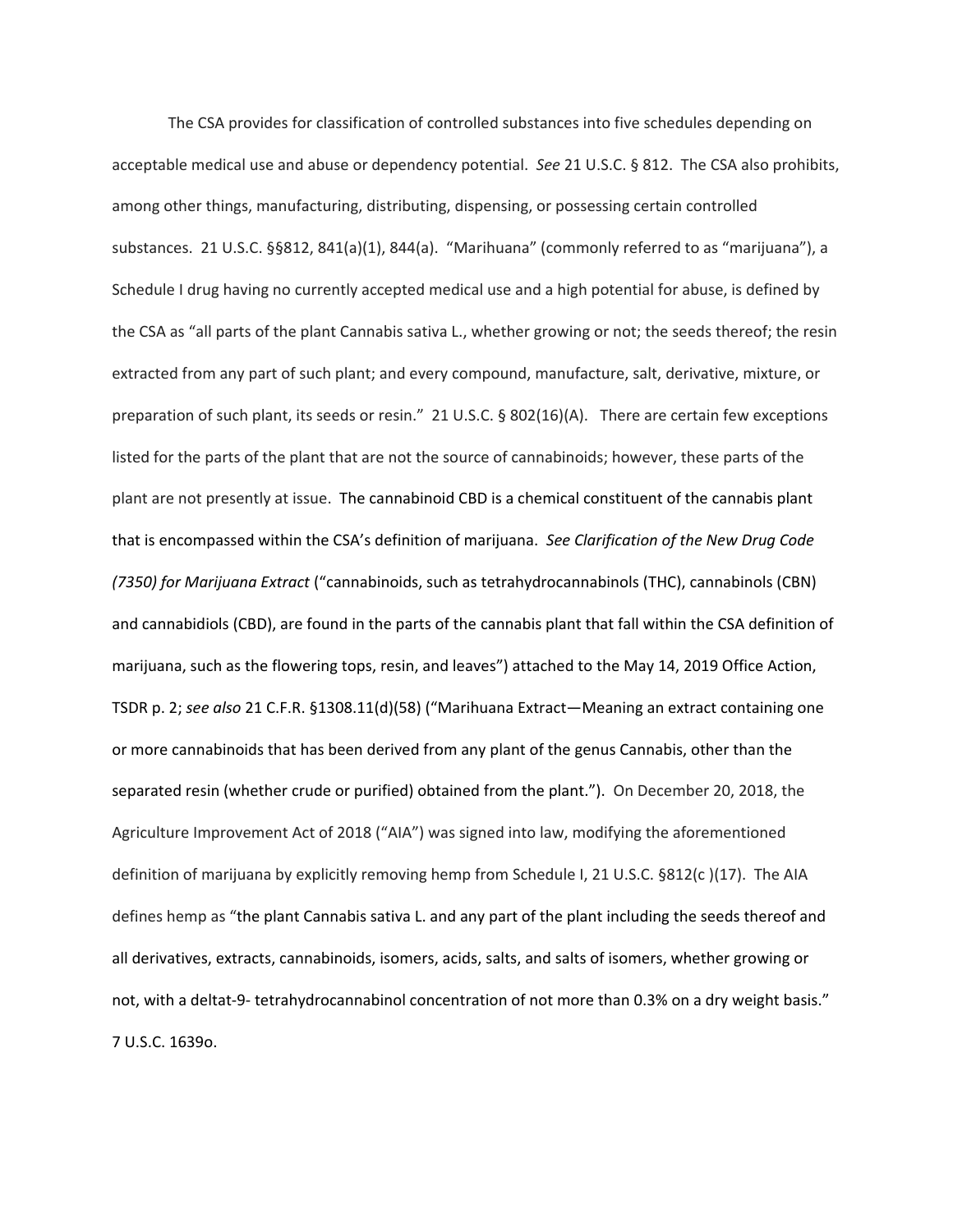Here, the record very clearly indicates that Applicant's goods violate the CSA because Applicant's filing date and dates of first use are before the enactment of the AIA. In addition to containing the descriptive and disclaimed wording CBD in the mark, Applicant explicitly amended its identification to note that the dietary and nutritional supplements are "infused with CBD hemp oil extracts." Applicant's website confirms this by showing that Applicant produces the "highest quality CBD products" and includes various pictures of supplements containing significant CBD content. *See*  May 14, 2019 Office Action, TSDR pp. 3-7. Applicant, however, filed its trademark application on April 5, 2018 and has first use dates of April 4, 2018, well before the December 20, 2018 date the AIA was enacted and hemp removed from the definition of marijuana. Thus, Applicant's added limitation in the identification that the CBD is "derived from industrial hemp with a delta-9 tetrahydrocannabinol (THC) concentration of not more than 0.3 percent on a dry weight basis" is irrelevant and does not obviate this refusal because CBD derived from hemp was still illegal as a Schedule I controlled substance as of Applicant's filing date, fitting squarely into the pre-AIA definition of marijuana. Indeed, because Applicant's goods are comprised of a controlled substance, they constitute a *per se* violation of federal law. Applicant was given a simple solution to obviate this refusal by amending the filing date and date of first use in commerce to December 20, 2018, the date that hemp was removed from Schedule I; however, Applicant has opted not to make these amendments. Accordingly, because Applicant's goods are in clear violation of the CSA, Applicant's use in commerce cannot be lawful. *See JJ206, LLC*, 120 USPQ2d at 1569 ("where the identified goods are illegal under the federal Controlled Substances Act (CSA), the applicant cannot use its mark in lawful commerce …."). Thus, Applicant's goods constitute a *per se* violation of federal law; the application should be refused registration under Trademark Act Sections 1 and 45 for unlawful use of the mark in commerce.

## **III. Applicant's goods constitute a** *per se* **violation of the federal FDCA, and thus cannot show lawful use of the mark in commerce**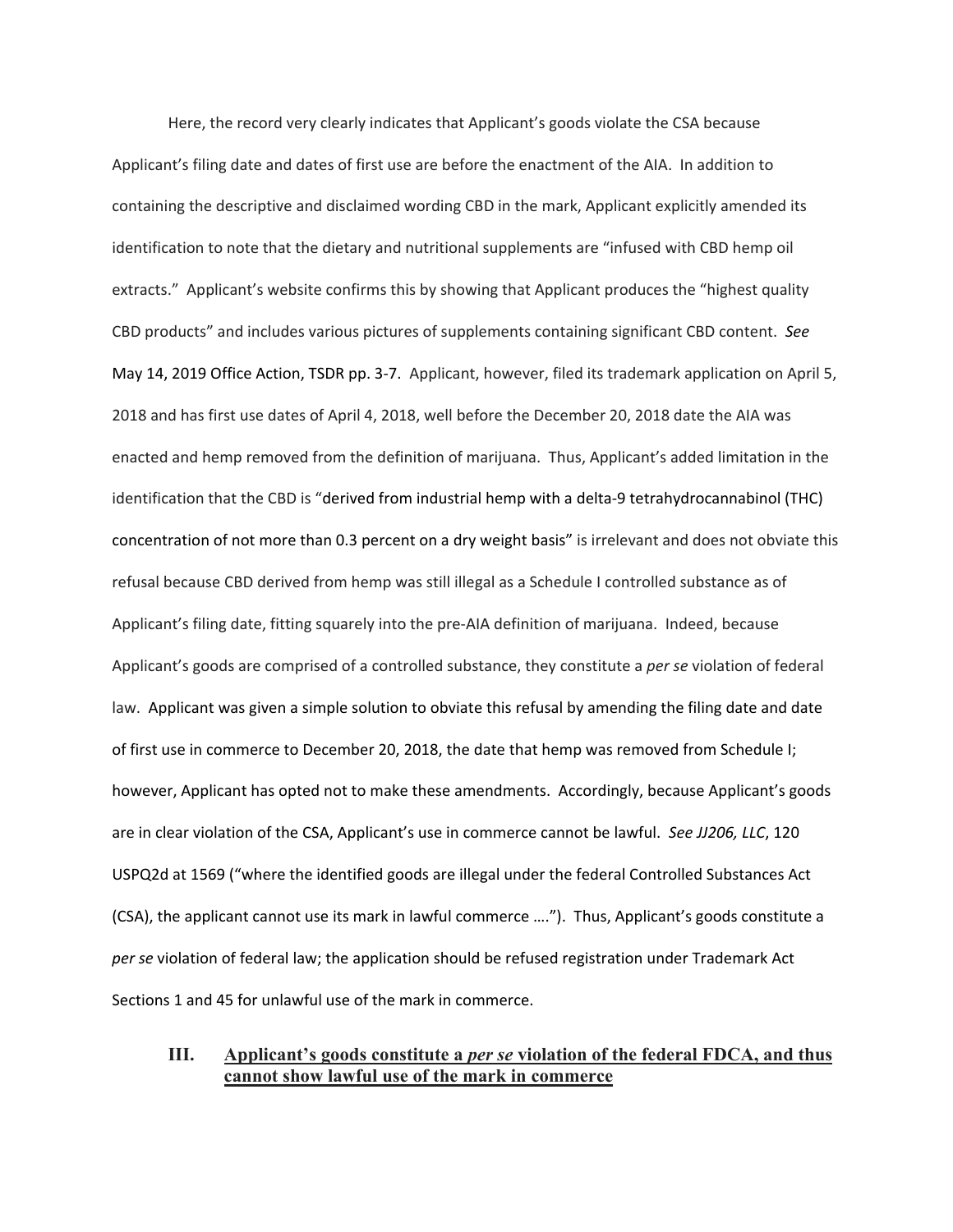The FDCA prohibits "[t]he introduction or delivery for introduction into interstate commerce of any food to which has been added … a drug or biological product for which substantial clinical investigations have been instituted and for which the existence of such investigations has been made public …." 21 U.S.C. § 331(ll). Nutritional and dietary supplements are considered "food" under the FDCA. 21 U.S.C. §321(ff) ("a dietary supplement shall be deemed to be food within the meaning of this chapter").

CBD, a chemical constituent of the cannabis plant, was the subject of substantial clinical investigations before it was marketed in foods or as dietary supplements. On June 25, 2018, the U.S. Food and Drug Administration ("FDA") approved the first prescription pharmaceutical formulation of plant-derived CBD, Epidiolex®, for the treatment of two rare forms of epilepsy, Lennox-Gastaut syndrome and Dravet syndrome. The Drug Enforcement Administration ("DEA") placed Epidiolex® on schedule V of the CSA on September 27, 2018. Nevertheless, marijuana and CBD derived from marijuana remain unlawful. No other cannabis-derived drug products have been approved by the FDA. Under the FDCA, any product intended to have a therapeutic or medical use, and any product (other than a food) that is intended to affect the structure or function of the body of humans or animals, is a drug. 21 U.S.C. § 321(g)(1). An unapproved new drug cannot be distributed or sold in interstate commerce unless it is the subject of an FDA-approved new drug application ("NDA") or abbreviated new drug application ("ANDA"). 21 U.S.C. §§ 331(d) and 355(a), (b), & (j).

Here, Applicant's goods are food within the meaning of the FDCA because they are dietary and nutritional supplements. These supplements contain CBD. In addition to containing the descriptive and disclaimed wording CBD in the mark, Applicant explicitly amended its identification to note that the dietary and nutritional supplements are "infused with CBD hemp oil extracts." Applicant's website confirms this by showing that Applicant produces the "highest quality CBD products" and includes various pictures of supplements containing significant CBD content. *See* May 14, 2019 Office Action,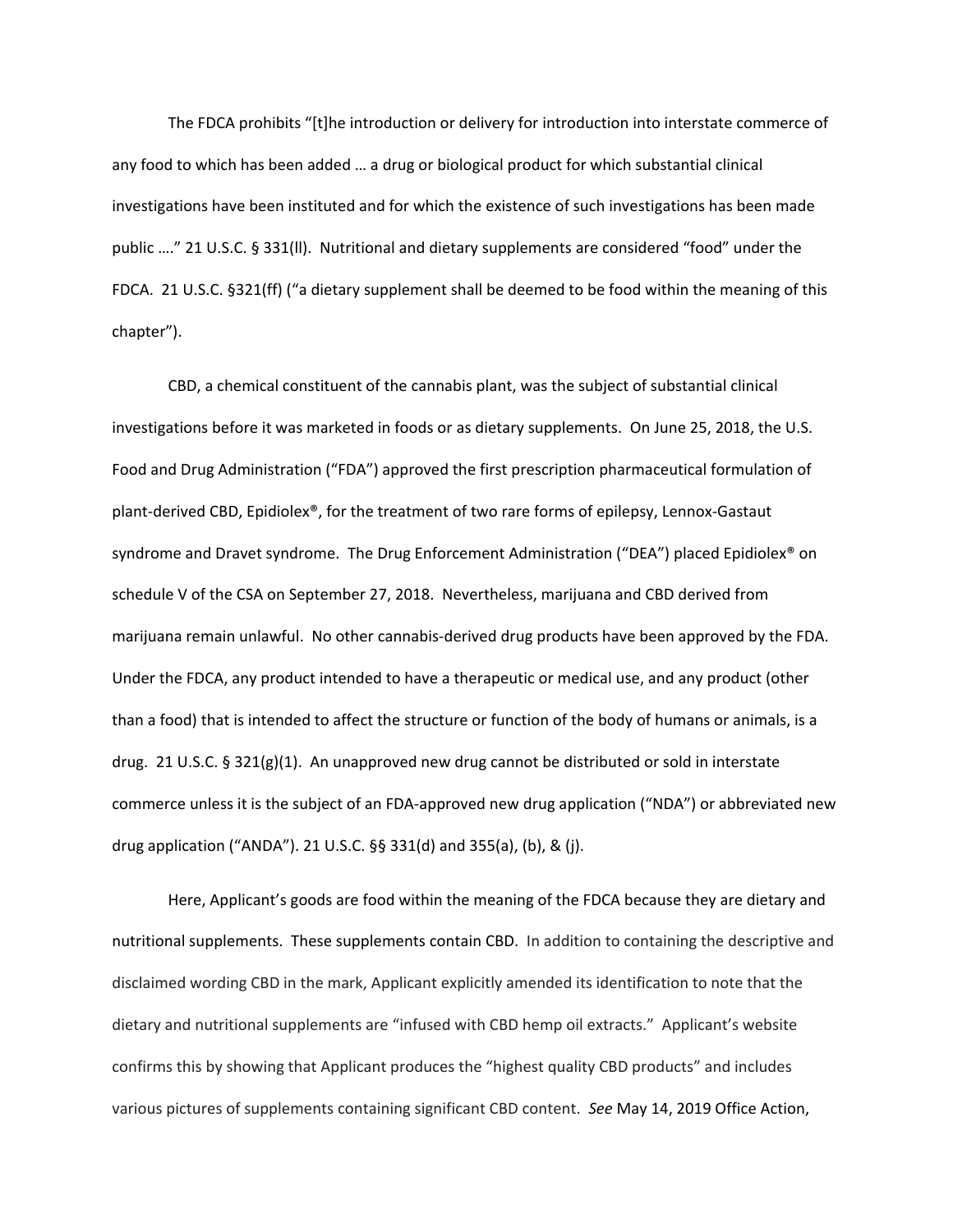TSDR pp. 3-7. Applicant's addition of CBD to these goods is a clear violation of the FDCA because the CBD constitutes a "drug or biological product for which substantial clinical investigations have been instituted and for which the existence of such investigations has been made public" under 21 U.S.C.  $\S$ 331(ll). Further, it is unlawful to market CBD as, or in, dietary supplements, regardless of whether the substances are hemp-derived. 21 U.S.C. §§321(ff)(3)(B)(ii), 331(d), 355(a); *see also* 21 U.S.C. §352(f)(1) regarding mislabeled drugs. Therefore, the applicant's limitation statement indicating that the CBD is derived from industrial hemp containing less than .3% tetrahyrocannabinol (THC) does not obviate this refusal.

Accordingly, "Applicant's goods are food to which has been added a drug (CBD); substantial clinical investigations of CBD have been instituted, and the existence of these investigations has been made public; and there is no evidence of record that CBD was marketed in food before the substantial clinical investigations of CBD were instituted." *In re Stanley Brothers Social Enterprises, LLC*, 2020 U.S.P.Q.2d 10658 (TTAB 2020). As such, Applicant's goods constitute a *per se* violation of federal law; the application should be refused registration under Trademark Act Sections 1 and 45 for unlawful use of the mark in commerce.

#### **CONCLUSION**

Applicant's goods constitute *per se* violations of both the federal CSA and the federal FDCA. Accordingly, because the goods do not comply with all applicable federal laws, Applicant's use in commerce cannot be lawful. Thus, for the foregoing reasons, the Examining Attorney respectfully



requests that the Board affirm the refusal to register **ELIVE BETTER NATURALLY** for unlawful use of the mark in commerce under Trademark Act Sections 1 and 45.